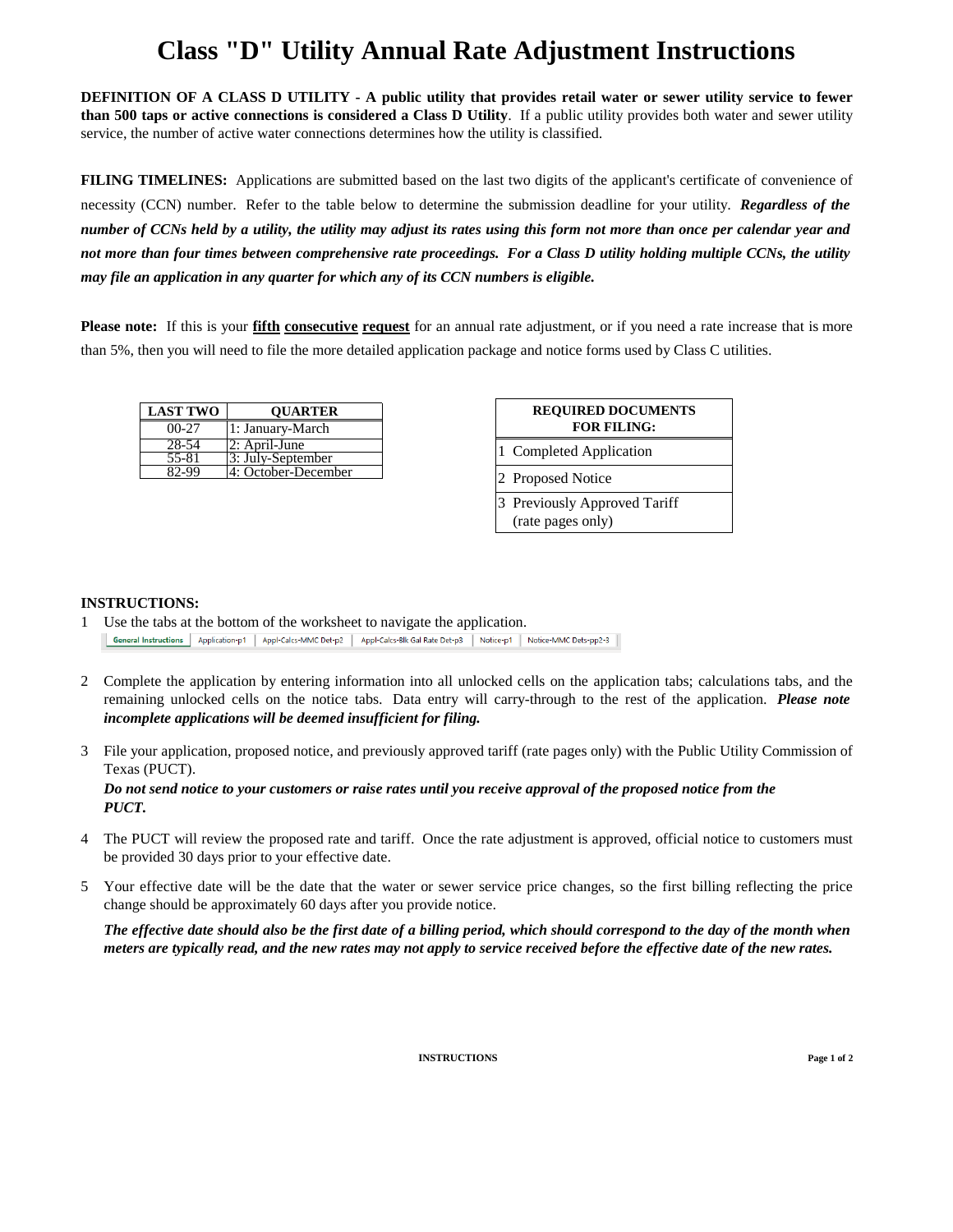# **Class "D" Utility Annual Rate Adjustment Instructions**

6 Rate applications should be filed per 16 Texas Administrative Code § 22.71(b) and (c). Detailed filing instructions are located at:

<http://www.puc.texas.gov/industry/filings/FilingProceed.aspx.>

- 7 The proposed notice supplied in the rate application contains multiple meter sizes. Please only include rates for meter sizes actually included on the utility's approved tariff. All additional meter sizes listed on the notice should be eliminated from the notice by hiding lines where the non-applicable meter rates are listed. Using the Microsoft Excel spreadsheet select the rows to be removed from the notice. Right click while the rows are still selected and select "HIDE."
- 8 Update the proposed notice and calculation pagination to reflect the correct number of pages applicable to the utility's proposed new rates. Currently, the notice form allows for renumbering of the remaining pages of the notice. Pagination cells are unlocked.

### *NOTE: If block gallonage or gallonage rates do not apply to your utility, hide the non-applicable lines within the calculation tab.*

- 9 For utilities with more than five gallonage blocks, if additional lines need to be inserted on page three, COPY the row above or below the row to be inserted. Right click and select insert. Update the corresponding notice gallonage blocks by repeating the same steps: COPY, right click, and insert a row for the water and sewer notice on pages two and three. Do not copy unrelated rows or insert blank rows since the formulas and links are locked and cannot be added or edited. *NOTE: If additional rows are inserted into the application, additional rows will need to be inserted in the notice.*
- 10 Applicants must calculate the billing comparison, which should only include the minimum monthly charge, block gallonage rate, and gallonage rate charges. Do not include other assessments, such as pass-throughs and regulatory assessment fees remitted to the Texas Commission on Environmental Quality (TCEQ), etc.
- <sup>11</sup> If the utility uses the winter months' average method to calculate usage for sewer billing, add the statement below to the notice and detail the months used in the winter months' average calculation. On pages one and three of the notice, the line directly below footnote two is unlocked for the utility's use if applicable.

*Gallonage charges are determined based on the average consumption for the winter period, which includes the following 3 months: .*

#### **ADDITIONAL ASSISTANCE:**

For **general questions** about the rate application package, you may call or email the PUCT for assistance. Call 1-512-936-7405 or email water@puc.texas.gov with your general questions. Please also specify what type of assistance is needed: financial or technical, so we can direct your request to the appropriate specialist.

For **extensive requests** for assistance, utility companies (not consultants) may contact the PUCT to request free assistance from a contractor. Please call 1-512-936-7405 or email water@puc.texas.gov to request assistance. In the subject line of your email write, "Request for Contractor Referral." For voice messages, please state you are "requesting assistance with preparing a rate application and need a Contractor Referral."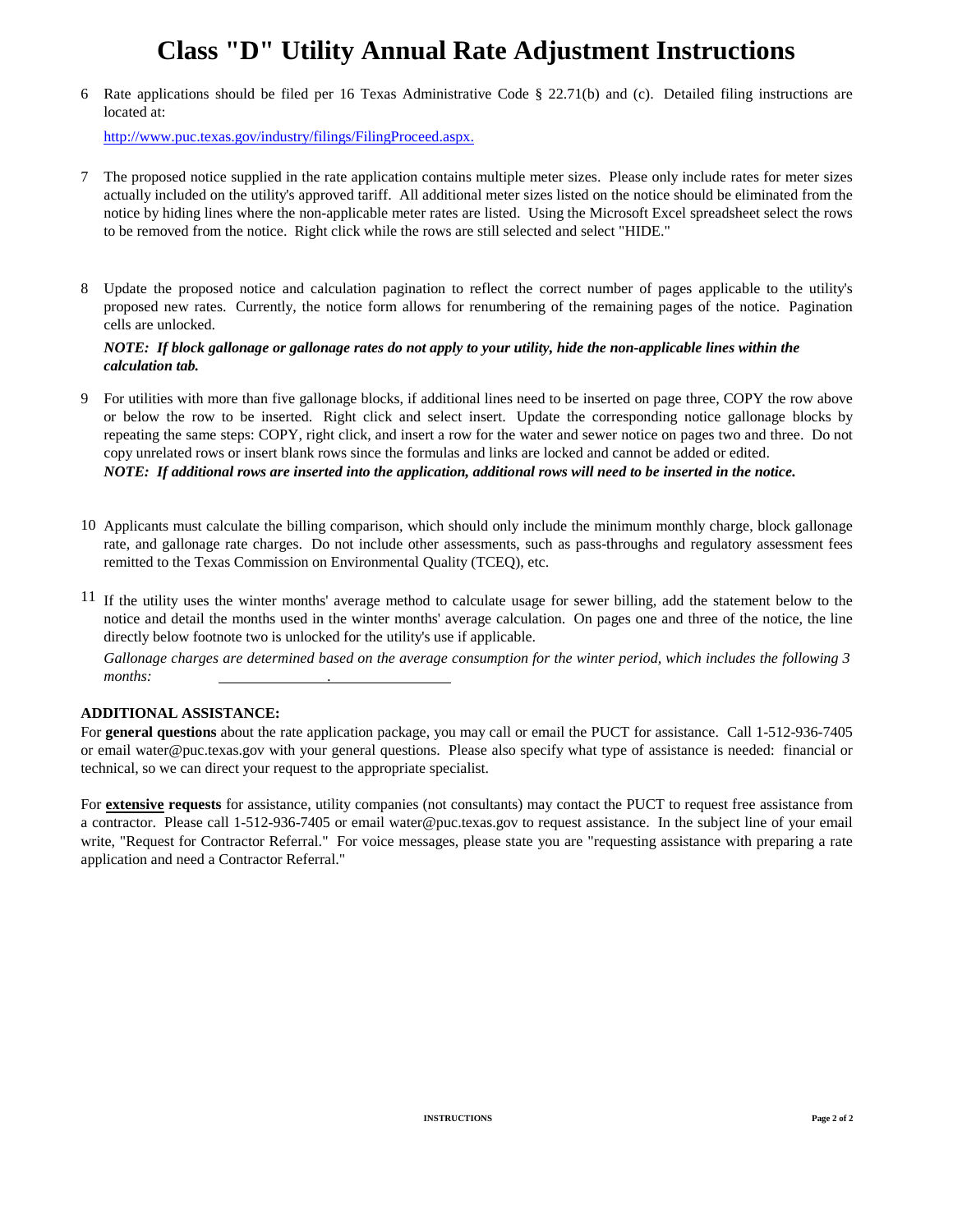

## **Class "D" Water or Sewer Utility Request Public Utility Commission of Texas**

**for an Annual Rate Adjustment**

*Pursuant to Texas Water Code §13.1872 and 16 Texas Administrative Code Chapter 24*

| Utility Name: <u>the contract of the contract of the contract of the contract of the contract of the contract of the contract of the contract of the contract of the contract of the contract of the contract of the contract of</u> |                                                                                       |  |              |
|--------------------------------------------------------------------------------------------------------------------------------------------------------------------------------------------------------------------------------------|---------------------------------------------------------------------------------------|--|--------------|
| Applicant:                                                                                                                                                                                                                           |                                                                                       |  |              |
|                                                                                                                                                                                                                                      | (If applicable, an Individual, Corporation, or Other Legal Entity other than Utility) |  |              |
|                                                                                                                                                                                                                                      |                                                                                       |  |              |
|                                                                                                                                                                                                                                      |                                                                                       |  |              |
|                                                                                                                                                                                                                                      | City:                                                                                 |  | Web Site:    |
|                                                                                                                                                                                                                                      |                                                                                       |  |              |
|                                                                                                                                                                                                                                      |                                                                                       |  |              |
|                                                                                                                                                                                                                                      |                                                                                       |  |              |
|                                                                                                                                                                                                                                      |                                                                                       |  |              |
|                                                                                                                                                                                                                                      |                                                                                       |  |              |
|                                                                                                                                                                                                                                      |                                                                                       |  |              |
|                                                                                                                                                                                                                                      |                                                                                       |  |              |
|                                                                                                                                                                                                                                      |                                                                                       |  |              |
|                                                                                                                                                                                                                                      | Person to whom correspondence concerning this request should be addressed:            |  |              |
|                                                                                                                                                                                                                                      |                                                                                       |  |              |
|                                                                                                                                                                                                                                      | Name: Tirst/Last Name)                                                                |  |              |
|                                                                                                                                                                                                                                      |                                                                                       |  |              |
|                                                                                                                                                                                                                                      |                                                                                       |  |              |
|                                                                                                                                                                                                                                      | City:                                                                                 |  | Web Site:    |
|                                                                                                                                                                                                                                      |                                                                                       |  |              |
|                                                                                                                                                                                                                                      |                                                                                       |  |              |
|                                                                                                                                                                                                                                      | $\text{Fax:}\n\qquad \qquad \qquad \qquad$                                            |  |              |
|                                                                                                                                                                                                                                      |                                                                                       |  |              |
|                                                                                                                                                                                                                                      |                                                                                       |  |              |
|                                                                                                                                                                                                                                      |                                                                                       |  |              |
|                                                                                                                                                                                                                                      |                                                                                       |  | and CCN No.) |

\* If the total of affiliate water connections plus the applicant's water connections is more than 500, the applicant is not a Class D utlity and may not file this form and must file the application for Class C utilities.

**Number of Current Active Water Connections: Number of Current Active Sewer Connections:** *(Total for all of the utility's CCNs and subdivisions.)*

**APPLICATION Page 1 of 3**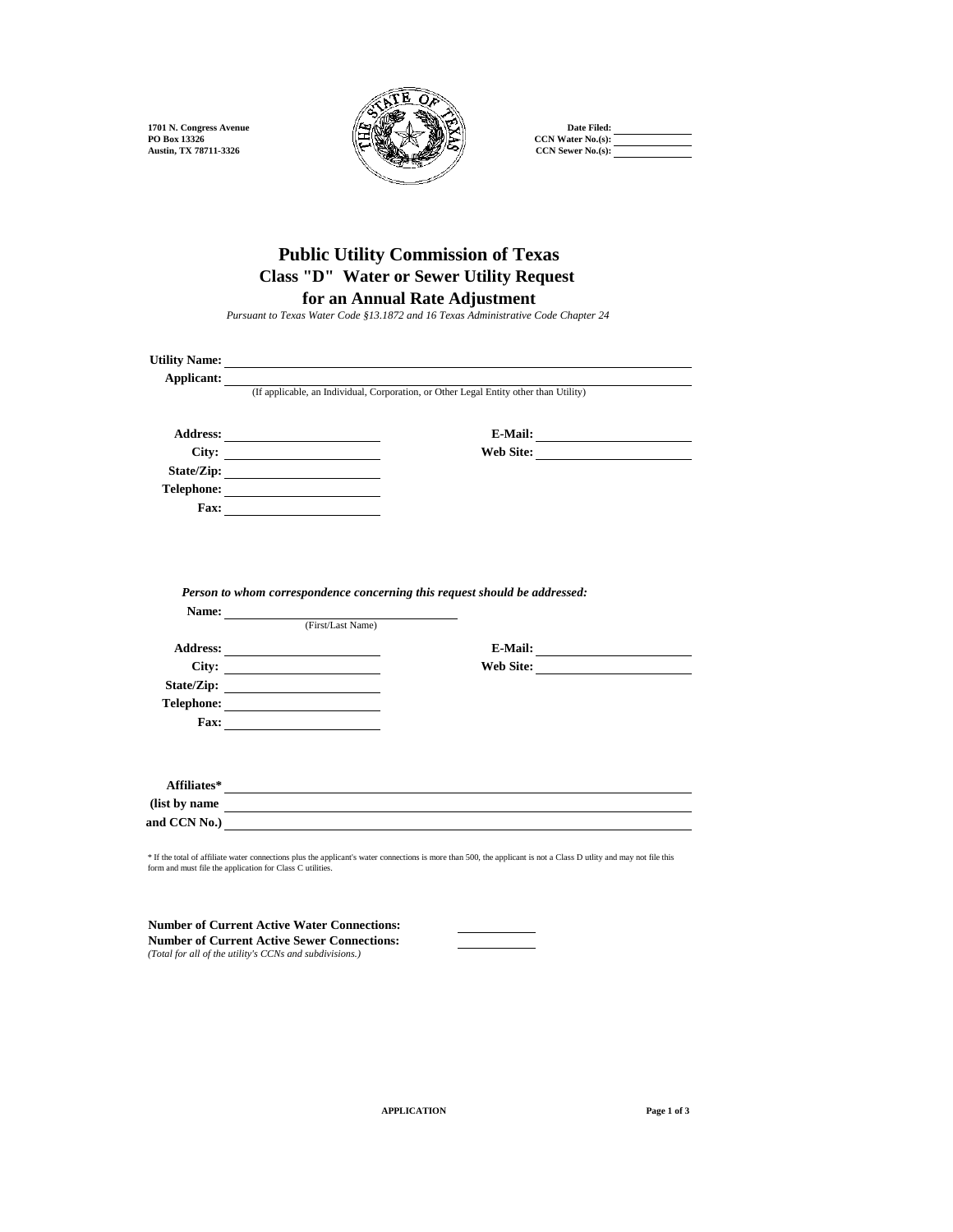## **Class D Water or Sewer Utility Request for an Annual Rate Adjustment**

### **(Utility Name)**

### **(Date of Application)**

Enter all applicable data in unlocked cells. For example, the "Other:\_\_\_\_\_\_" cell or the "Previous Tariff Rates" column should be completed using the utility's previously approved tariff. The remainder of the worksheet will automatically calculate new tariff values.

| <b>WATER</b>             | <b>Previous</b><br><b>Tariff Rates</b> | <b>Annual Rate</b><br><b>Adjustment</b> | <b>Proposed</b><br><b>Minium Monthly</b><br>Charge |
|--------------------------|----------------------------------------|-----------------------------------------|----------------------------------------------------|
| <b>Gallons Included:</b> |                                        |                                         |                                                    |
| <b>Meter Sizes</b>       |                                        |                                         |                                                    |
| 5/8"                     | \$                                     |                                         | \$                                                 |
| 3/4"                     | \$                                     |                                         | \$                                                 |
| 1"                       | \$                                     |                                         | \$                                                 |
| 11/2"                    | \$                                     |                                         | \$                                                 |
| 2"                       | \$                                     | $5.00\%$ <sup>1</sup>                   | \$                                                 |
| 3"                       | \$                                     |                                         | \$                                                 |
| 4"                       | \$                                     |                                         | \$                                                 |
| 6"                       | \$                                     |                                         | \$                                                 |
| 8"                       | \$                                     |                                         | \$                                                 |
| 10"                      | \$                                     |                                         | \$                                                 |
| Other:                   | \$                                     |                                         | \$                                                 |

|                          | <b>SEWER</b>       | <b>Previous</b><br><b>Tariff Rates</b> |    | <b>Annual Rate</b><br><b>Adjustment</b> | <b>Proposed Minimum</b><br><b>Monthly</b><br>Charge |  |
|--------------------------|--------------------|----------------------------------------|----|-----------------------------------------|-----------------------------------------------------|--|
| <b>Gallons Included:</b> |                    |                                        |    |                                         |                                                     |  |
|                          | <b>Meter Sizes</b> |                                        |    |                                         |                                                     |  |
|                          | 5/8"               | \$                                     |    |                                         | \$                                                  |  |
|                          | 3/4"               |                                        | \$ |                                         | \$                                                  |  |
|                          | 1"                 | \$                                     | \$ |                                         |                                                     |  |
|                          | 11/2"              | \$                                     |    |                                         | \$                                                  |  |
|                          | 2"                 | \$                                     |    |                                         | \$                                                  |  |
|                          | 3"                 | \$                                     |    | $5.00\%$ <sup>1</sup>                   | \$                                                  |  |
|                          | 4"                 | \$                                     |    |                                         | \$                                                  |  |
|                          | 6"                 | \$                                     |    |                                         | \$                                                  |  |
|                          | 8"                 | \$                                     |    |                                         | \$                                                  |  |
|                          | 10"                | \$                                     |    |                                         | \$                                                  |  |
| Other:                   |                    | \$                                     |    |                                         | \$                                                  |  |

<sup>1</sup>The Texas Water Code limits the increase to 5%.

**Please note that rates for separate surcharges and pass-through clauses in your tariff may not be included in the calculation. Only your minimum monthly charge and gallonage charge may be included. No fees such as tap fees, late fees, or any other tariffed rate may**

**APPLICATION - CALCS - MINIMUM MONTHLY CHARGE DETAIL Page 2 of 3**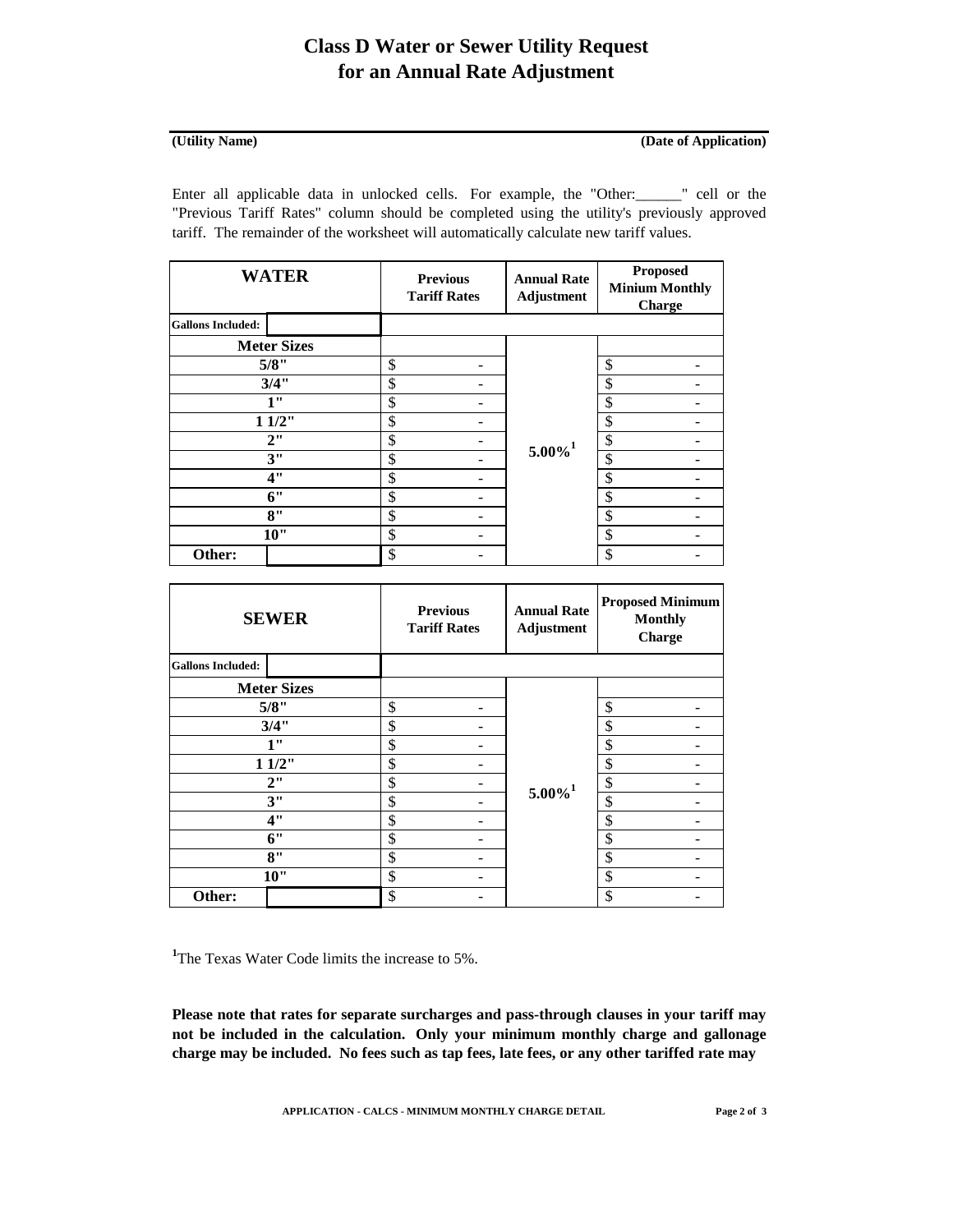# **Class D Water or Sewer Utility Request for an Annual Rate Adjustment**

<u> 1989 - Johann Barn, mars ann an t-Amhain Aonaich an t-Aonaich an t-Aonaich ann an t-Aonaich ann an t-Aonaich</u>

**Utility Name:**

**CCN Number(s):** Water **Sewer** 

### **WATER**

|                                                                                                    | (Do not complete if you have BLOCK gallonage rates.)<br><b>GALLONAGE CHARGE:</b> |                                        |  |  |
|----------------------------------------------------------------------------------------------------|----------------------------------------------------------------------------------|----------------------------------------|--|--|
| for each additional 1,000 gallons over the minimum<br>(use this table for a single gallonage rate) |                                                                                  |                                        |  |  |
| <b>Previous</b><br><b>Tariff Rates</b>                                                             | <b>Annual Rate</b><br>Adjustment                                                 | <b>Proposed</b><br><b>Tariff Rates</b> |  |  |
|                                                                                                    | $5.00\%$ <sup>1</sup>                                                            |                                        |  |  |

|                         |                    |    | (Do not complete if you have a single gallonage charge.)                                            |  |                                |                                                                 |  |
|-------------------------|--------------------|----|-----------------------------------------------------------------------------------------------------|--|--------------------------------|-----------------------------------------------------------------|--|
|                         |                    |    |                                                                                                     |  | <b>BLOCK GALLONAGE CHARGES</b> |                                                                 |  |
| <b>Gallonage Blocks</b> |                    |    | <b>Previous</b><br><b>Annual Rate</b><br><b>Tariff Rates</b><br>Adjustment<br>$(per 1,000$ gallons) |  |                                | <b>Proposed</b><br><b>Tariff Rates</b><br>$(per 1,000$ gallons) |  |
| From                    |                    | to | gallons                                                                                             |  |                                |                                                                 |  |
| From                    |                    | to | gallons                                                                                             |  |                                |                                                                 |  |
| From                    | gallons<br>Φ<br>to |    |                                                                                                     |  | $5.00\%$ <sup>1</sup>          | \$                                                              |  |
| From<br>gallons<br>to   |                    |    |                                                                                                     |  |                                |                                                                 |  |
|                         | For usage over     |    | gallons                                                                                             |  | -                              |                                                                 |  |

### **SEWER**

|                                                                                                    | (Do not complete if you have BLOCK gallonage rates.)<br><b>GALLONAGE CHARGE:</b> |                                        |  |  |
|----------------------------------------------------------------------------------------------------|----------------------------------------------------------------------------------|----------------------------------------|--|--|
| for each additional 1,000 gallons over the minimum<br>(use this table for a single gallonage rate) |                                                                                  |                                        |  |  |
| <b>Previous</b><br><b>Tariff Rates</b>                                                             | <b>Annual Rate</b><br>Adjustment                                                 | <b>Proposed</b><br><b>Tariff Rates</b> |  |  |
|                                                                                                    | $5.00\%$ <sup>1</sup>                                                            |                                        |  |  |

|                         |                |         | (Do not complete if you have a single gallonage charge.) |                                                                 |                                  |                                                                 |  |
|-------------------------|----------------|---------|----------------------------------------------------------|-----------------------------------------------------------------|----------------------------------|-----------------------------------------------------------------|--|
|                         |                |         |                                                          |                                                                 | <b>BLOCK GALLONAGE CHARGES</b>   |                                                                 |  |
| <b>Gallonage Blocks</b> |                |         |                                                          | <b>Previous</b><br><b>Tariff Rates</b><br>$(per 1,000$ gallons) | <b>Annual Rate</b><br>Adjustment | <b>Proposed</b><br><b>Tariff Rates</b><br>$(per 1,000$ gallons) |  |
| From                    |                | to      | gallons                                                  |                                                                 |                                  |                                                                 |  |
| From                    |                | to      | gallons                                                  |                                                                 |                                  |                                                                 |  |
| From<br>to              |                | gallons |                                                          |                                                                 | $5.00\%$ <sup>1</sup>            | \$                                                              |  |
| From                    |                | to      | gallons                                                  | ¢<br>D                                                          |                                  |                                                                 |  |
|                         | For usage over |         | gallons                                                  |                                                                 |                                  |                                                                 |  |

<sup>1</sup>The Texas Water Code limits the increase to 5%.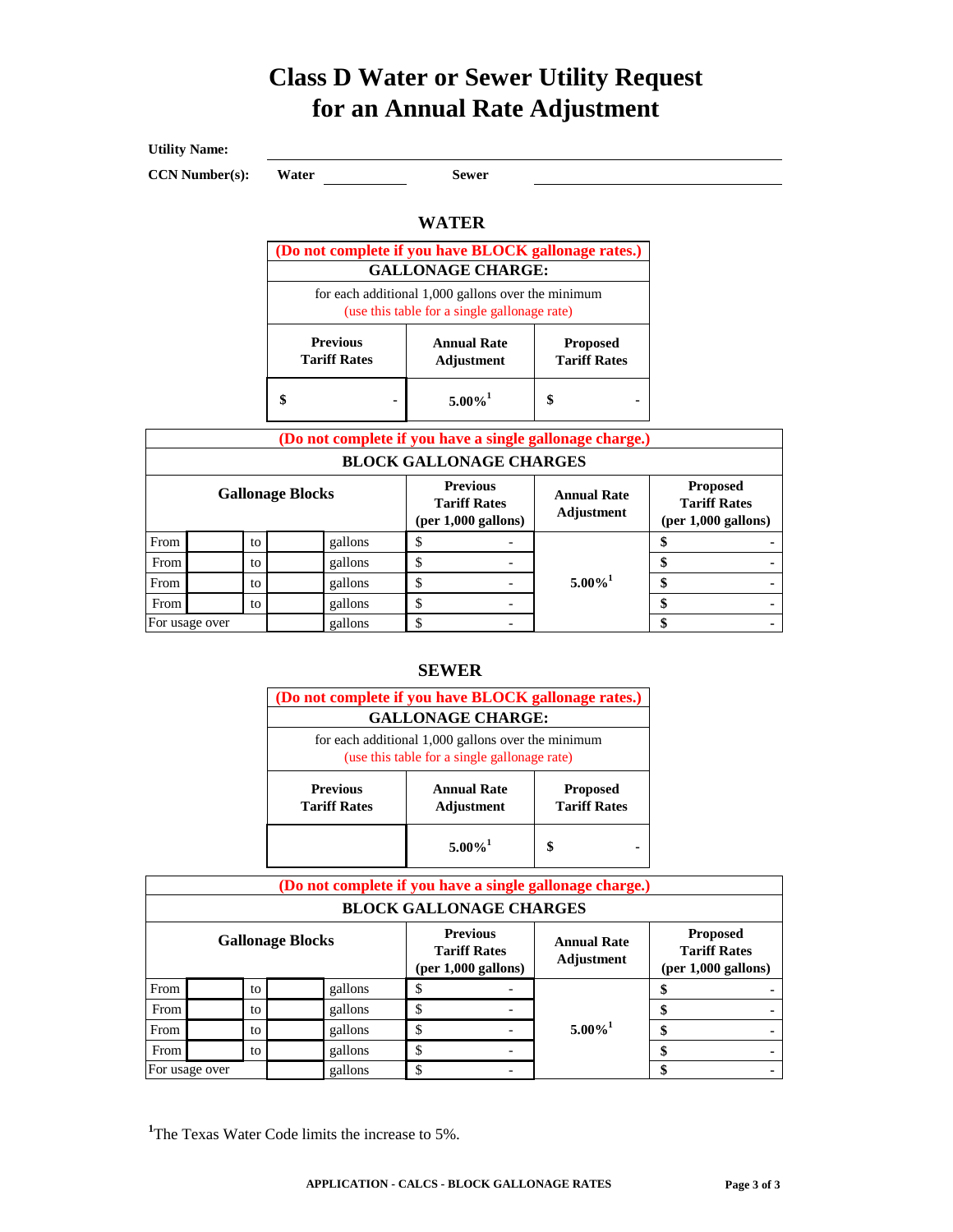# **NOTICE OF APPROVED UTILITY ANNUAL RATE ADJUSTMENT**

| <b>Utility Name:</b>                          |                                                                                                                                                                                                                                                                                                                               |                                                                       |            |  |
|-----------------------------------------------|-------------------------------------------------------------------------------------------------------------------------------------------------------------------------------------------------------------------------------------------------------------------------------------------------------------------------------|-----------------------------------------------------------------------|------------|--|
| <b>CCN Number(s):</b>                         | Water                                                                                                                                                                                                                                                                                                                         | <b>Sewer</b>                                                          |            |  |
| without a hearing, of no more than 5%.        | The rates listed on the next page will apply to service received after the effective date listed on the notice<br>below. This rate was requested by the utility and approved by the Public Utility Commission of Texas<br>based on Texas Water Code § 13.1872, which allows the utility to receive an annual rate adjustment, |                                                                       |            |  |
| adjustment:                                   | The following public water system(s), sewer system(s), or subdivision(s) will be affected by this rate                                                                                                                                                                                                                        |                                                                       |            |  |
|                                               | <b>Effective Date of Approved Increase:</b>                                                                                                                                                                                                                                                                                   | (must be at least 30 days from the date the customers receive notice) |            |  |
|                                               | The rate adjustment will apply to all service rendered after the effective date and will be reflected on the<br>bill you receive approximately 30 to 45 days after the effective date.                                                                                                                                        |                                                                       |            |  |
| Address:<br>City:<br>State/Zip:<br>Telephone: |                                                                                                                                                                                                                                                                                                                               |                                                                       |            |  |
|                                               | Percent of Rate Adjustment:<br>Date Notice Delivered:<br>Date Meters are Read:                                                                                                                                                                                                                                                | $5.00\%$ <sup>1</sup>                                                 |            |  |
|                                               | <b>Billing Comparison<sup>2</sup></b>                                                                                                                                                                                                                                                                                         |                                                                       |            |  |
|                                               | Charges based on Gallons (G) per Month (mo)                                                                                                                                                                                                                                                                                   |                                                                       |            |  |
|                                               | Water:                                                                                                                                                                                                                                                                                                                        |                                                                       |            |  |
|                                               | <b>Previous</b>                                                                                                                                                                                                                                                                                                               |                                                                       | <b>New</b> |  |
| $5.000 \text{ G}$                             | /mo                                                                                                                                                                                                                                                                                                                           | $5.000 \text{ G}$                                                     | /mo        |  |
|                                               | /mo                                                                                                                                                                                                                                                                                                                           | 10,000 G                                                              | /mo        |  |
| 10,000 G                                      |                                                                                                                                                                                                                                                                                                                               |                                                                       |            |  |
|                                               | Sewer:                                                                                                                                                                                                                                                                                                                        |                                                                       |            |  |
|                                               | <b>Previous</b>                                                                                                                                                                                                                                                                                                               |                                                                       | <b>New</b> |  |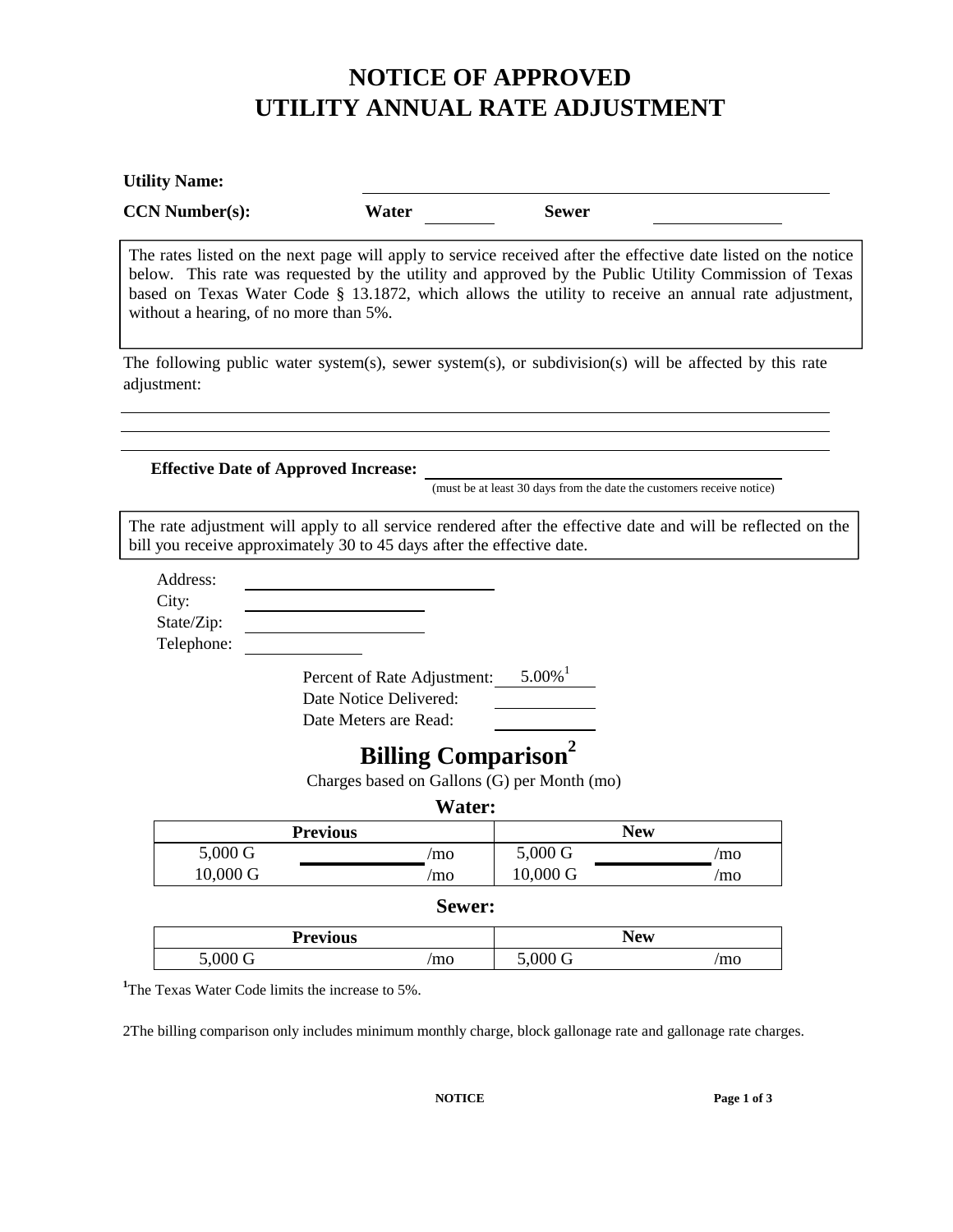# **NOTICE OF APPROVED UTILITY ANNUAL RATE ADJUSTMENT**

**Utility Name:**

**CCN Number(s): Water Sewer**

### **WATER**

|        | <b>Meter Size</b>                      | <b>MINIMUM MONTHLY CHARGE</b><br><b>Previous Minimum</b><br><b>Monthly</b><br><b>Charge</b> |                                                                    | <b>New</b><br><b>Minimum</b><br><b>Monthly</b><br><b>Charge</b> |   |  |
|--------|----------------------------------------|---------------------------------------------------------------------------------------------|--------------------------------------------------------------------|-----------------------------------------------------------------|---|--|
|        | 5/8"                                   | \$                                                                                          |                                                                    | \$                                                              |   |  |
|        | 3/4"                                   | \$                                                                                          |                                                                    | \$                                                              |   |  |
|        | 1"                                     | \$                                                                                          |                                                                    | \$                                                              | - |  |
|        | 11/2"                                  | \$                                                                                          |                                                                    | \$                                                              |   |  |
|        | 2"                                     | \$                                                                                          |                                                                    | \$                                                              |   |  |
|        | 3"                                     | \$                                                                                          |                                                                    | \$                                                              |   |  |
|        | 4"                                     | \$                                                                                          |                                                                    | \$                                                              |   |  |
|        | 6"                                     | \$                                                                                          |                                                                    | \$                                                              |   |  |
|        | 8"                                     | \$                                                                                          |                                                                    | \$                                                              | ۳ |  |
|        | 10"                                    | \$                                                                                          |                                                                    | \$                                                              |   |  |
| Other: |                                        | \$                                                                                          |                                                                    | \$                                                              |   |  |
|        |                                        | <b>GALLONAGE CHARGES</b>                                                                    |                                                                    |                                                                 |   |  |
|        |                                        | for each additional 1,000 gallons over the minimum                                          |                                                                    |                                                                 |   |  |
|        | <b>Previous</b><br><b>Tariff Rates</b> |                                                                                             | <b>New</b><br><b>Annual Rate Adjustment</b><br><b>Tariff Rates</b> |                                                                 |   |  |
| \$     |                                        | $5.00\%$ <sup>1</sup>                                                                       |                                                                    | \$                                                              |   |  |

## **BLOCK GALLONAGE CHARGES**

| <b>Gallonage Blocks</b><br>(inclining or declining) |                |    | <b>Previous</b><br><b>Tariff Rates</b><br>$(per 1,000$ gallons) | <b>Annual Rate Adjustment</b> | <b>New</b><br><b>Tariff Rates</b><br>$(per 1,000$ gallons) |   |
|-----------------------------------------------------|----------------|----|-----------------------------------------------------------------|-------------------------------|------------------------------------------------------------|---|
| From                                                |                | to | gallons                                                         |                               |                                                            |   |
| From                                                |                | to | gallons                                                         |                               |                                                            |   |
| From                                                |                | to | gallons                                                         |                               | $5.00\%$ <sup>1</sup>                                      | Φ |
| From                                                |                | to | gallons                                                         |                               |                                                            |   |
|                                                     | For usage over |    | gallons                                                         |                               |                                                            |   |

<sup>1</sup> A 5% rate increase is permitted by Texas Water Code § 13.1872 for a Class D utility without hearing for four out of five calendar years.